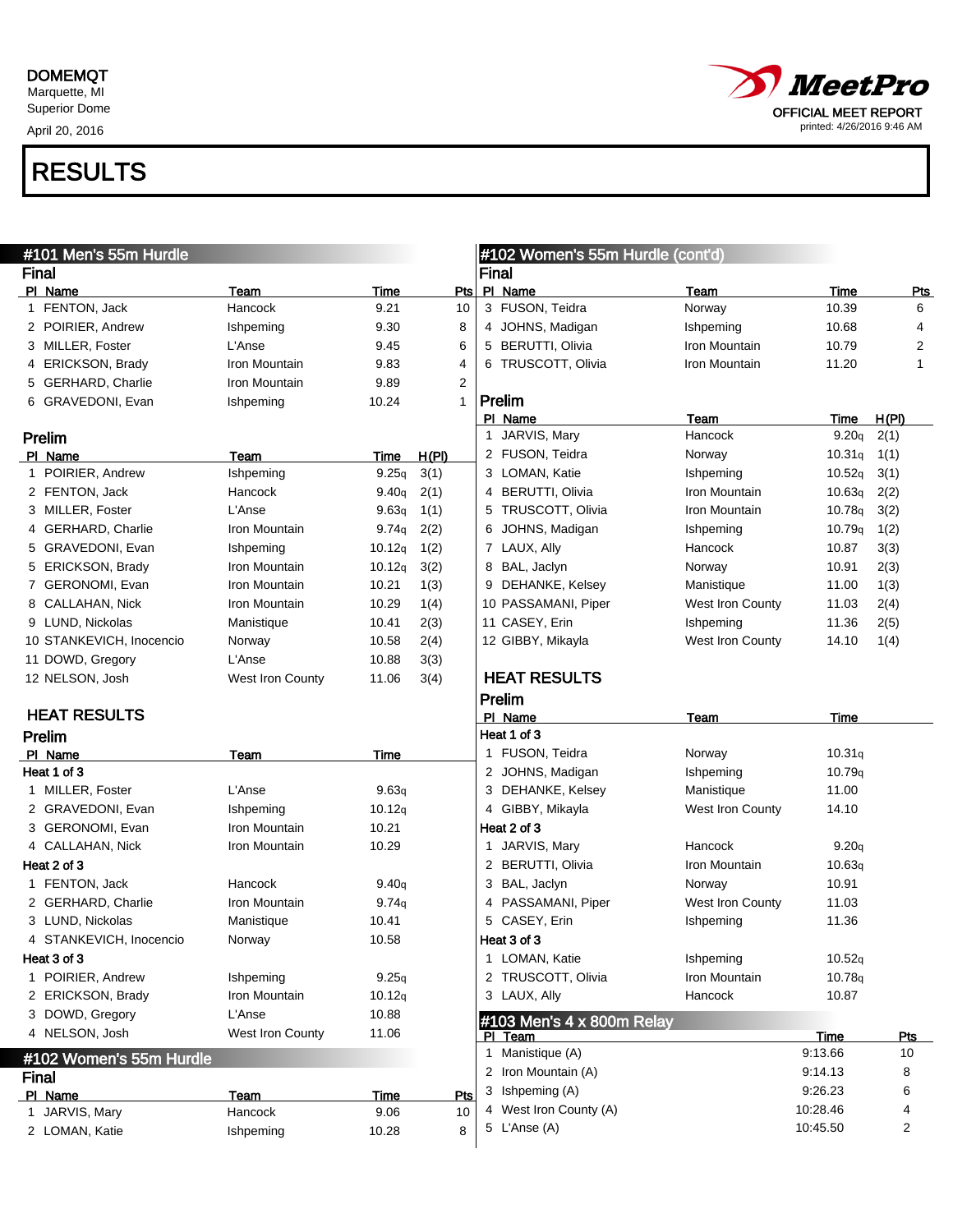April 20, 2016



| #103 Men's 4 x 800m Relay (cont'd) |                  |          |                        |              | #105 Men's 55 Meters (cont'd) |                  |             |            |    |
|------------------------------------|------------------|----------|------------------------|--------------|-------------------------------|------------------|-------------|------------|----|
| PI Team                            |                  | Time     | <u>Pts</u>             |              | <b>SECTION RESULTS</b>        |                  |             |            |    |
| 6 Hancock (A)                      |                  | 10:54.74 | $\mathbf{1}$           |              | PI Name                       | <b>Team</b>      | Time        |            |    |
| 7 Norway (A)                       |                  | 11:04.39 |                        |              | Section 1 of 6                |                  |             |            |    |
|                                    |                  |          |                        |              | 1 DEWALD, Alex                | Hancock          | 7.01        |            |    |
| #104 Women's 4 x 800m Relay        |                  |          |                        |              | 2 LEGRAVE, Mitchell           | Norway           | 7.27        |            |    |
| PI Team                            |                  | Time     | <b>Pts</b>             |              | 3 RAUTIO, Luke                | Hancock          | 7.44        |            |    |
| 1 Ishpeming (A)                    |                  | 11:30.24 | 10                     |              | 4 THREE, Gwinn                | Gwinn            | 7.72        |            |    |
| 2 Hancock (A)                      |                  | 11:38.23 | 8                      |              | Section 2 of 6                |                  |             |            |    |
| 3 West Iron County (A)             |                  | 11:46.04 | 6                      |              | 1 ONE, Gwinn                  | Gwinn            | 7.68        |            |    |
| 4 Iron Mountain (A)                |                  | 12:16.10 | 4                      |              | 2 TWO, Gwinn                  | Gwinn            | 7.75        |            |    |
| 5 Gwinn (A)                        |                  | 12:49.58 | 2                      |              | 3 GENDRON, Jake               | Norway           | 8.00        |            |    |
| 6 Manistique (A)                   |                  | 12:53.06 | $\mathbf{1}$           |              | 4 LANCOUR, Michael            | Hancock          | 9.17        |            |    |
| 7 Norway (A)                       |                  | 13:39.83 |                        |              | Section 3 of 6                |                  |             |            |    |
|                                    |                  |          |                        |              | 1 FOUR, Gwinn                 | Gwinn            | 7.12        |            |    |
| #105 Men's 55 Meters               |                  |          |                        |              | 2 TINKEY, Caleb               | Norway           | 7.17        |            |    |
| PI Name                            | Team             | Time     | H(PI) Pts              |              | 3 STUBER, Michael             | Hancock          | 7.50        |            |    |
| 1 DEWALD, Alex                     | Hancock          | 7.01     | 1(1)<br>10             |              | 4 NICHOLS, Darien             | Manistique       | 7.80        |            |    |
| 2 PERRSON, Austin                  | West Iron County | 7.02     | 6(1)<br>8              |              | 5 ROWELL, Cayne               | West Iron County | 8.16        |            |    |
| 3 BRODEN, Bryce                    | Norway           | 7.05     | 4(1)<br>6              |              | Section 4 of 6                |                  |             |            |    |
| 4 OLSON, Isaac                     | Ishpeming        | 7.06     | 6(2)<br>4              |              | 1 BRODEN, Bryce               | Norway           | 7.05        |            |    |
| 5 PARKER, Chase                    | L'Anse           | 7.09     | 6(3)<br>$\overline{2}$ |              | 2 RAHN, David                 | Manistique       | 7.18        |            |    |
| 6 FOUR, Gwinn                      | Gwinn            | 7.12     | 3(1)<br>$\mathbf{1}$   |              | 3 DELENE, Ryan                | L'Anse           | 7.54        |            |    |
| 7 TINKEY, Caleb                    | Norway           | 7.17     | 3(2)                   |              | 4 NELSON, Derek               | Manistique       | 7.81        |            |    |
| 8 RAHN, David                      | Manistique       | 7.18     | 4(2)                   |              | 5 KRAATZ, Logan               | Manistique       | 7.90        |            |    |
| 9 MAKI, Matt                       | Ishpeming        | 7.19     | 6(4)                   |              | 6 LECLAIRE, Logan             | L'Anse           | 8.79        |            |    |
| 10 MILLER, Foster                  | L'Anse           | 7.20     | 5(1)                   |              | Section 5 of 6                |                  |             |            |    |
| 11 LEGRAVE, Mitchell               | Norway           | 7.27     | 1(2)                   |              | 1 MILLER, Foster              | L'Anse           | 7.20        |            |    |
| 12 HUOTARI, Tanner                 | Iron Mountain    | 7.28     | 5(2)                   |              | 2 HUOTARI, Tanner             | Iron Mountain    | 7.28        |            |    |
| 13 RAUTIO, Luke                    | Hancock          | 7.44     | 1(3)                   |              | 3 TUCKER, Jacob               | Iron Mountain    | 7.74        |            |    |
| 13 ARSENNAULT, Braeden             | Ishpeming        | 7.44     | 6(5)                   |              | 4 MARGIS, Christian           | Iron Mountain    | 7.77        |            |    |
| 15 STUBER, Michael                 | Hancock          | 7.50     | 3(3)                   |              | 5 HEALY, Spike                | Iron Mountain    | 7.83        |            |    |
| 16 DELENE, Ryan                    | L'Anse           | 7.54     | 4(3)                   |              | Section 6 of 6                |                  |             |            |    |
| 17 DENOFRE, Donald                 | Ishpeming        | 7.55     | 6(6)                   |              | 1 PERRSON, Austin             | West Iron County | 7.02        |            |    |
| 18 ONE, Gwinn                      | Gwinn            | 7.68     | 2(1)                   |              | 2 OLSON, Isaac                |                  | 7.06        |            |    |
| 19 THREE, Gwinn                    | Gwinn            | 7.72     | 1(4)                   |              |                               | Ishpeming        |             |            |    |
| 20 TUCKER, Jacob                   | Iron Mountain    | 7.74     | 5(3)                   |              | 3 PARKER, Chase               | L'Anse           | 7.09        |            |    |
| 21 TWO, Gwinn                      | Gwinn            | 7.75     | 2(2)                   |              | 4 MAKI, Matt                  | Ishpeming        | 7.19        |            |    |
| 22 MARGIS, Christian               | Iron Mountain    | 7.77     | 5(4)                   |              | 5 ARSENNAULT, Braeden         | Ishpeming        | 7.44        |            |    |
| 23 NICHOLS, Darien                 | Manistique       | 7.80     | 3(4)                   |              | 6 DENOFRE, Donald             | Ishpeming        | 7.55        |            |    |
| 24 NELSON, Derek                   | Manistique       | 7.81     | 4(4)                   |              | #106 Women's 55 Meters        |                  |             |            |    |
| 25 HEALY, Spike                    | Iron Mountain    | 7.83     | 5(5)                   |              | PI Name                       | <u>Team</u>      | <u>Time</u> | H(PI) Pts  |    |
| 26 KRAATZ, Logan                   | Manistique       | 7.90     | 4(5)                   | $\mathbf{1}$ | KINNER, Emmy                  | West Iron County | 7.79        | 4(1)       | 10 |
| 27 GENDRON, Jake                   | Norway           | 8.00     | 2(3)                   |              | 2 TALERICO, Taylor            | Iron Mountain    | 7.92        | 4(2)       | 8  |
| 28 ROWELL, Cayne                   | West Iron County | 8.16     | 3(5)                   |              | 3 JARVIS, Mary                | Hancock          | 7.97        | 5(1)       | 6  |
| 29 LECLAIRE, Logan                 | L'Anse           | 8.79     | 4(6)                   |              | 4 TERRES, Anna                | Ishpeming        | 8.00        | 3(1)       | 4  |
| 30 LANCOUR, Michael                | Hancock          | 9.17     | 2(4)                   |              | 5 BERUTTI, Olivia             | Iron Mountain    | 8.03        | $2(1)$ 1.5 |    |
|                                    |                  |          |                        |              | 5 LUCIER, Ellie               | Hancock          | 8.03        | $5(2)$ 1.5 |    |
|                                    |                  |          |                        |              | 7 HARVEY, Johanna             | Ishpeming        | 8.07        | 3(2)       |    |
|                                    |                  |          |                        |              |                               |                  |             |            |    |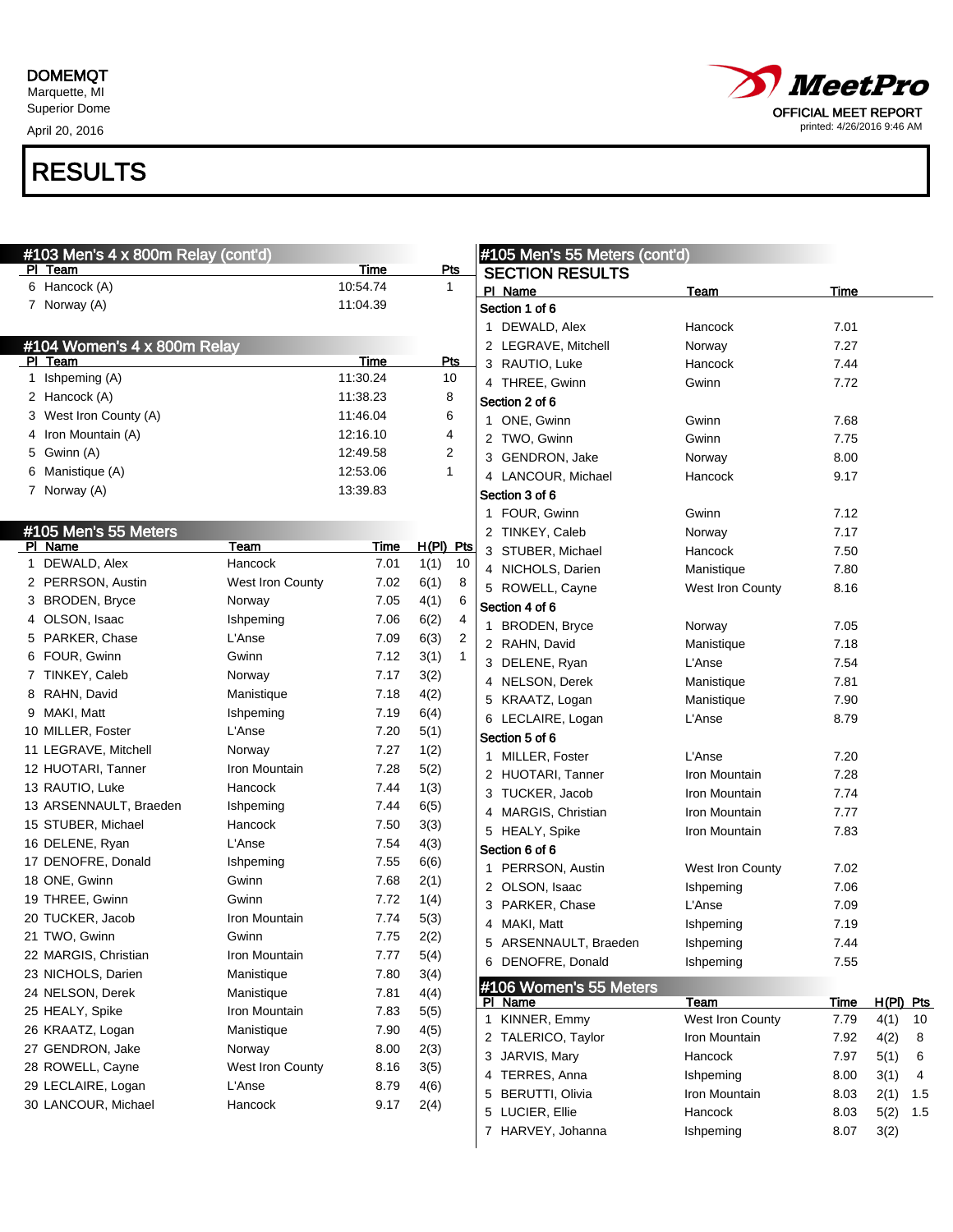April 20, 2016



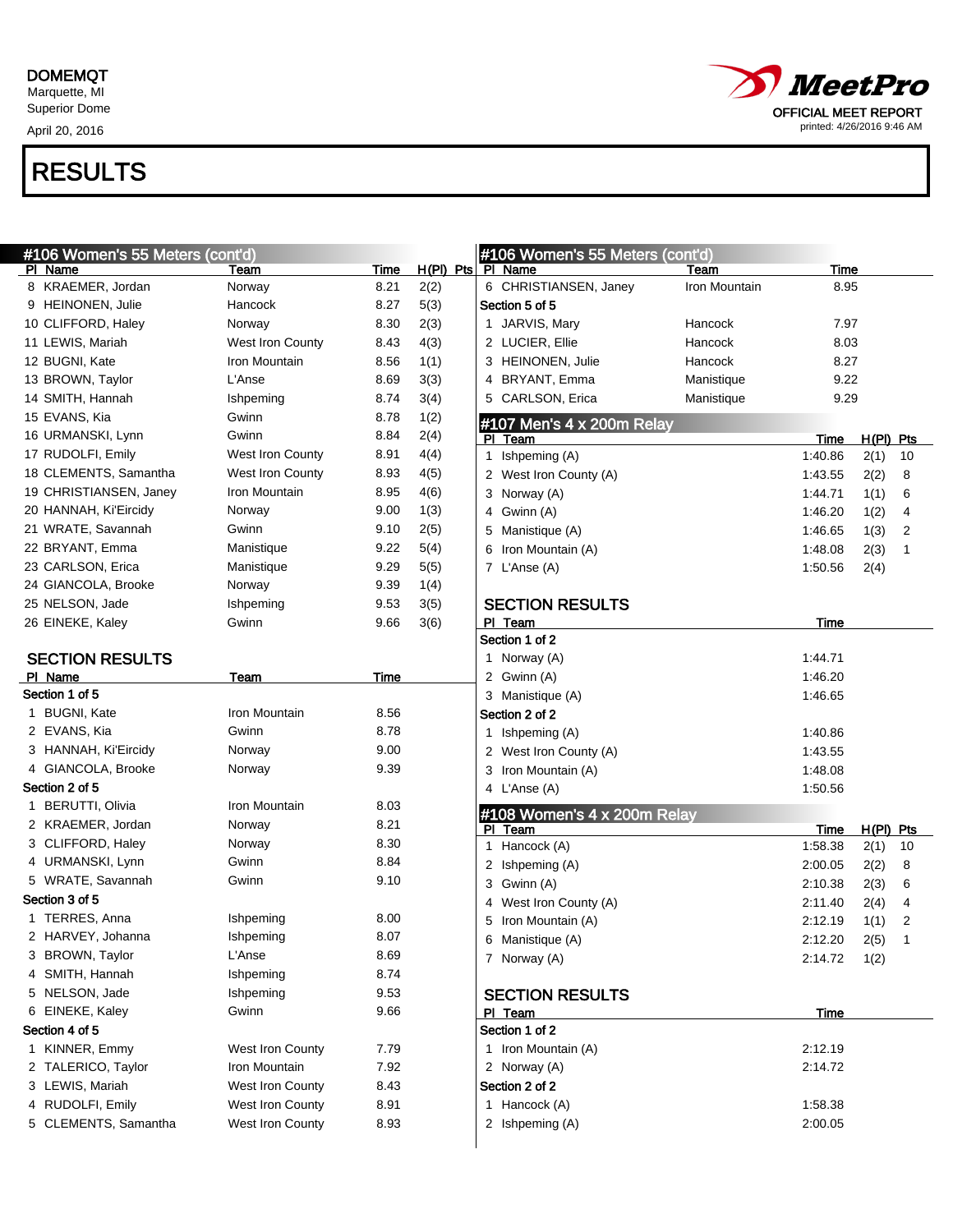April 20, 2016



| #108 Women's 4 x 200m Relay (cont'd) |                  |         |                        | #109 Men's 1600 Meters (cont'd)  |                         |         |           |                |
|--------------------------------------|------------------|---------|------------------------|----------------------------------|-------------------------|---------|-----------|----------------|
| PI Team                              |                  | Time    |                        | PI Name                          | Team                    | Time    |           |                |
| 3 Gwinn (A)                          |                  | 2:10.38 |                        | 4 FERRETT, Matt                  | Ishpeming               | 5:36.60 |           |                |
| 4 West Iron County (A)               |                  | 2:11.40 |                        | 5 GRENTZ, Dylan                  | L'Anse                  | 5:36.67 |           |                |
| 5 Manistique (A)                     |                  | 2:12.20 |                        | 6 MOFFETT, Joey                  | West Iron County        | 5:56.51 |           |                |
| #109 Men's 1600 Meters               |                  |         |                        | 7 SEELEY, Jon                    | Manistique              | 6:09.13 |           |                |
| PI Name                              | Team             | Time    | H(PI) Pts              | 8 ANDERSON, Glenn                | Hancock                 | 6:09.26 |           |                |
| 1 CAREY, Nate                        | Iron Mountain    | 5:07.23 | 1(1)<br>10             | 9 BRAZEAU, Kevin                 | L'Anse                  | 6:27.80 |           |                |
| 2 GIROUX, Spencer                    | Ishpeming        | 5:11.84 | 2(1)<br>8              | 10 BARR, Joe                     | Manistique              | 6:55.94 |           |                |
| 3 GUICHIN, Daren                     | Ishpeming        | 5:18.00 | 2(2)<br>6              | 11 HICKS, Daren                  | Manistique              | 6:55.96 |           |                |
| 4 PRUETT, Kyle                       | Ishpeming        | 5:24.12 | 2(3)<br>4              | 12 HUTCHINSON, Andrew            | Manistique              | 7:18.89 |           |                |
| 5 FERRETT, Matt                      | Ishpeming        | 5:36.60 | 2(4)<br>$\overline{2}$ | LAPLANTE, Cooper                 | L'Anse                  | 5:07.23 |           |                |
| 6 GRENTZ, Dylan                      | L'Anse           | 5:36.67 | 2(5)                   | #110 Women's 1600 Meters         |                         |         |           |                |
| 7 STEVA, Davin                       | Iron Mountain    | 5:39.93 | 1(2)                   | PI Name                          | Team                    | Time    |           | <u>Pts</u>     |
| 8 KULAS, Michael                     | Iron Mountain    | 5:42.04 | 1(3)                   | 1 SWANSON, Khora                 | Ishpeming               | 6:04.81 |           | 10             |
| 9 CAVALIERI, Lucas                   | Iron Mountain    | 5:44.75 | 1(4)                   | 2 JOHNSON, Kyra                  | Norway                  | 6:09.36 |           | 8              |
| 10 SHORT, Chandler                   | Norway           | 5:54.28 | 1(5)                   | 3 SERBENTAS, Katarina            | West Iron County        | 6:19.32 |           | 6              |
| 11 MOFFETT, Joey                     | West Iron County | 5:56.51 | 2(6)                   | 4 CEVIGNEY, Alli                 | Iron Mountain           | 6:47.16 |           | 4              |
| 12 BRASIL, Josh                      | Norway           | 6:05.33 | 1(6)                   | 5 BERTUCCI, Mariah               | Ishpeming               | 6:57.18 |           | $\overline{2}$ |
| 13 SEELEY, Jon                       | Manistique       | 6:09.13 | 2(7)                   | 6 GOLAT, McKenna                 | Manistique              | 8:17.28 |           | 1              |
| 14 ANDERSON, Glenn                   | Hancock          | 6:09.26 | 2(8)                   | 7 FUSON, Teiona                  | Norway                  | 8:23.35 |           |                |
| 15 BRAZEAU, Kevin                    | L'Anse           | 6:27.80 | 2(9)                   | 8 LAMBERT, Noelle                | Norway                  | 8:27.25 |           |                |
| 16 THREE, Gwinn                      | Gwinn            | 6:31.14 | 1(7)                   | 9 SCHWARTZ, Abby                 | Manistique              | 8:27.75 |           |                |
| 17 ONE, Gwinn                        | Gwinn            | 6:47.85 | 1(8)                   | 10 WINKLER, Kerryn               | Gwinn                   | 8:44.37 |           |                |
| 18 BARR, Joe                         | Manistique       | 6:55.94 | 2(10)                  | 11 BRINKER, LeAnn                | Gwinn                   | 9:02.55 |           |                |
|                                      | Manistique       | 6:55.96 | 2(11)                  |                                  |                         |         |           |                |
| 19 HICKS, Daren                      |                  |         |                        |                                  |                         |         |           |                |
| 20 TWO, Gwinn                        | Gwinn            | 7:04.77 | 1(9)                   |                                  |                         |         |           |                |
| 21 HUTCHINSON, Andrew                | Manistique       | 7:18.89 | 2(12)                  | #111 Men's 400 Meters<br>PI Name | Team                    | Time    | H(PI) Pts |                |
| 22 POCIAPPA, Alex                    | West Iron County | 7:26.42 | 1(10)                  | 1 LANGNESS, Kaz                  | Ishpeming               | 56.47   | 5(1)      | 10             |
| LAPLANTE, Cooper                     | L'Anse           | 5:07.23 | 2                      | 2 KING, Phil                     | West Iron County        | 57.29   | 5(2)      | 8              |
|                                      |                  |         |                        | 3 FEDIE, Brian                   | L'Anse                  | 59.30   | 5(3)      | 6              |
| <b>SECTION RESULTS</b>               |                  |         |                        | 4 ONE, Gwinn                     | Gwinn                   | 59.60   | 3(1)      | 4              |
| PI Name                              | Team             | Time    |                        | 5 SUNDELIUS, Dawson              | <b>West Iron County</b> | 1:00.82 | 4(1)      | 2              |
| Section 1 of 2                       |                  |         |                        | 6 LEFEBVRE, Jacob                | Iron Mountain           | 1:01.64 | 3(2)      | 1              |
| 1 CAREY, Nate                        | Iron Mountain    | 5:07.23 |                        | 7 CAREY, Miles                   | Iron Mountain           | 1:02.33 | 4(2)      |                |
| 2 STEVA, Davin                       | Iron Mountain    | 5:39.93 |                        | 8 LANG, Nick                     | Hancock                 | 1:03.23 | 2(1)      |                |
| 3 KULAS, Michael                     | Iron Mountain    | 5:42.04 |                        | 9 HAMM, Erik                     | L'Anse                  | 1:03.57 | 4(3)      |                |
| 4 CAVALIERI, Lucas                   | Iron Mountain    | 5:44.75 |                        | 10 SHORT, Chandler               | Norway                  | 1:04.33 | 3(3)      |                |
| 5 SHORT, Chandler                    | Norway           | 5:54.28 |                        | 11 DANTES, CJ                    | Iron Mountain           | 1:04.67 | 4(4)      |                |
| 6 BRASIL, Josh                       | Norway           | 6:05.33 |                        | 12 RAHN, David                   | Manistique              | 1:04.82 | 3(4)      |                |
| 7 THREE, Gwinn                       | Gwinn            | 6:31.14 |                        | 13 HOHOLIK, Colton               | Manistique              | 1:06.03 | 2(2)      |                |
| 8 ONE, Gwinn                         | Gwinn            | 6:47.85 |                        | 14 NELSON, Josh                  | West Iron County        | 1:06.15 | 2(3)      |                |
| 9 TWO, Gwinn                         | Gwinn            | 7:04.77 |                        | 15 VIVIO, Jon                    | Norway                  | 1:06.16 | 1(1)      |                |
| 10 POCIAPPA, Alex                    | West Iron County | 7:26.42 |                        | 16 KIPLING, Jaren                | Ishpeming               | 1:06.53 | 5(4)      |                |
| Section 2 of 2                       |                  |         |                        | 17 ARNOLD, Douglas               | Iron Mountain           | 1:06.85 | 3(5)      |                |
| 1 GIROUX, Spencer                    | Ishpeming        | 5:11.84 |                        | 18 KING, Luke                    | Ishpeming               | 1:07.23 | 5(5)      |                |
| 2 GUICHIN, Daren                     | Ishpeming        | 5:18.00 |                        | 19 GOLAT, Hunter                 | Manistique              | 1:07.63 | 1(2)      |                |
| 3 PRUETT, Kyle                       | Ishpeming        | 5:24.12 |                        | 20 ALEO, Antonio                 | L'Anse                  | 1:07.95 | 4(5)      |                |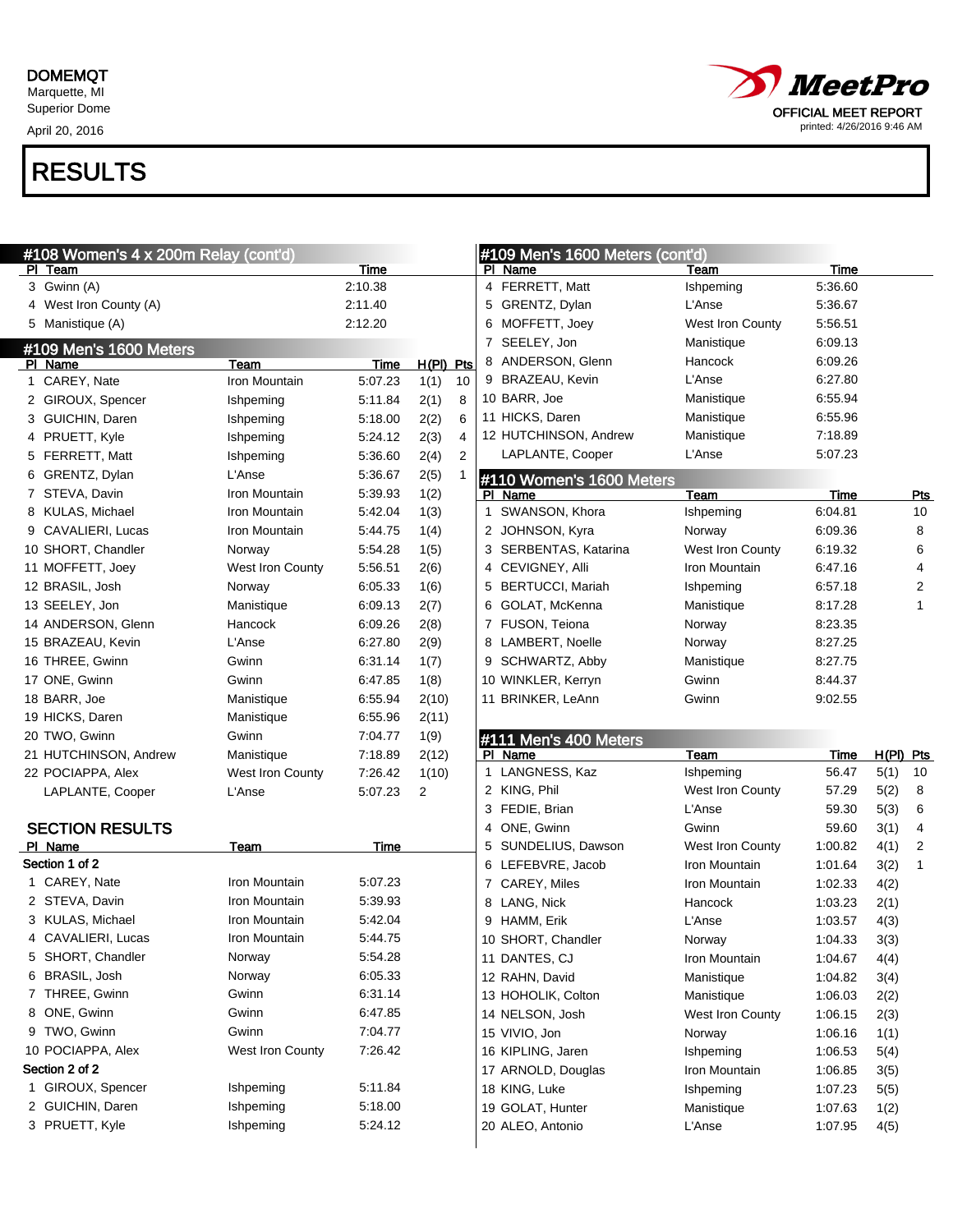April 20, 2016



| #111 Men's 400 Meters (cont'd)     |                  |         |      |    | #112 Women's 400 Meters (cont'd)             |                  |         |                |              |
|------------------------------------|------------------|---------|------|----|----------------------------------------------|------------------|---------|----------------|--------------|
| PI Name                            | Team             | Time    |      |    | $H(PI)$ Pts $\overline{PI}$ Name             | Team             | Time    | $H(PI)$ Pts    |              |
| 21 FOUR, Gwinn                     | Gwinn            | 1:10.59 | 2(4) |    | 13 LAKOSKI, Maddy                            | Manistique       | 1:23.81 | 3(3)           |              |
| 22 HAMPTON, Brandon                | Manistique       | 1:11.34 | 3(6) |    | 14 GIANCOLA, Brooke                          | Norway           | 1:24.79 | 1(2)           |              |
|                                    |                  |         |      |    | 15 CASTELAZ, Payton                          | Norway           | 1:26.19 | 2(4)           |              |
| <b>SECTION RESULTS</b>             |                  |         |      |    | 16 MOREL, Lindsay                            | Iron Mountain    | 1:27.14 | 3(4)           |              |
| PI Name                            | Team             | Time    |      |    | 17 BRINKER, Megan                            | Gwinn            | 1:29.17 | 2(5)           |              |
| Section 1 of 5                     |                  |         |      |    | 18 BAUMAN, Emily                             | Manistique       | 1:31.64 | 3(5)           |              |
| 1 VIVIO, Jon                       | Norway           | 1:06.16 |      |    | 19 LOFHOLM, Tina                             | Norway           | 1:34.88 | 1(3)           |              |
| 2 GOLAT, Hunter                    | Manistique       | 1:07.63 |      |    |                                              |                  |         |                |              |
| Section 2 of 5                     |                  |         |      |    | <b>SECTION RESULTS</b>                       |                  |         |                |              |
| 1 LANG, Nick                       | Hancock          | 1:03.23 |      |    | PI Name                                      | Team             | Time    |                |              |
| 2 HOHOLIK, Colton                  | Manistique       | 1:06.03 |      |    | Section 1 of 4                               |                  |         |                |              |
| 3 NELSON, Josh                     | West Iron County | 1:06.15 |      |    | 1 MANNOR, Brooke                             | Gwinn            | 1:14.59 |                |              |
| 4 FOUR, Gwinn                      | Gwinn            | 1:10.59 |      |    | 2 GIANCOLA, Brooke                           | Norway           | 1:24.79 |                |              |
| Section 3 of 5                     |                  |         |      |    | 3 LOFHOLM, Tina                              | Norway           | 1:34.88 |                |              |
| 1 ONE, Gwinn                       | Gwinn            | 59.60   |      |    | Section 2 of 4                               |                  |         |                |              |
| 2 LEFEBVRE, Jacob                  | Iron Mountain    | 1:01.64 |      |    | 1 JOHNSON, Allie                             | Ishpeming        | 1:10.74 |                |              |
| 3 SHORT, Chandler                  | Norway           | 1:04.33 |      |    | 2 CLIFFORD, Haley                            | Norway           | 1:14.15 |                |              |
| 4 RAHN, David                      | Manistique       | 1:04.82 |      |    | 3 WINKLER, Elaina                            | Gwinn            | 1:19.72 |                |              |
| 5 ARNOLD, Douglas                  | Iron Mountain    | 1:06.85 |      |    | 4 CASTELAZ, Payton                           | Norway           | 1:26.19 |                |              |
| 6 HAMPTON, Brandon                 | Manistique       | 1:11.34 |      |    | 5 BRINKER, Megan                             | Gwinn            | 1:29.17 |                |              |
| Section 4 of 5                     |                  |         |      |    | Section 3 of 4                               |                  |         |                |              |
| 1 SUNDELIUS, Dawson                | West Iron County | 1:00.82 |      |    | 1 STINE, Riley                               | West Iron County | 1:18.50 |                |              |
| 2 CAREY, Miles                     | Iron Mountain    | 1:02.33 |      |    | 2 CURRAN, Ava                                | Manistique       | 1:22.93 |                |              |
| 3 HAMM, Erik                       | L'Anse           | 1:03.57 |      |    | 3 LAKOSKI, Maddy                             | Manistique       | 1:23.81 |                |              |
| 4 DANTES, CJ                       | Iron Mountain    | 1:04.67 |      |    | 4 MOREL, Lindsay                             | Iron Mountain    | 1:27.14 |                |              |
| 5 ALEO, Antonio                    | L'Anse           | 1:07.95 |      |    | 5 BAUMAN, Emily                              | Manistique       | 1:31.64 |                |              |
| Section 5 of 5                     |                  |         |      |    | Section 4 of 4                               |                  |         |                |              |
| 1 LANGNESS, Kaz                    | <b>Ishpeming</b> | 56.47   |      |    | 1 KINNER, Emmy                               | West Iron County | 1:04.98 |                |              |
| 2 KING, Phil                       | West Iron County | 57.29   |      |    | 2 PELLIZZER, Elizabeth                       | West Iron County | 1:07.03 |                |              |
| 3 FEDIE, Brian                     | L'Anse           | 59.30   |      |    | 3 PASSAMANI, Piper                           | West Iron County | 1:08.57 |                |              |
| 4 KIPLING, Jaren                   | Ishpeming        | 1:06.53 |      |    | 4 BROWN, Taylor                              | L'Anse           | 1:10.50 |                |              |
| 5 KING, Luke                       | Ishpeming        | 1:07.23 |      |    | 5 LOMAN, Katie                               | Ishpeming        | 1:12.86 |                |              |
|                                    |                  |         |      |    | 6 JOHNSON, Brooke                            | Ishpeming        | 1:14.64 |                |              |
| #112 Women's 400 Meters<br>PI Name | Team             | Time    |      |    |                                              |                  |         |                |              |
| 1 KINNER, Emmy                     | West Iron County | 1:04.98 | 4(1) | 10 | $H(PI)$ Pts #113 Men's 800 Meters<br>PI Name | Team             |         | Time H(PI) Pts |              |
| 2 PELLIZZER, Elizabeth             | West Iron County | 1:07.03 | 4(2) | 8  | 1 GUICHIN, Daren                             | Ishpeming        | 2:23.44 | 2(1)           | 10           |
| 3 PASSAMANI, Piper                 | West Iron County | 1:08.57 | 4(3) | 6  | 2 MAHOSKI, Derek                             | Ishpeming        | 2:26.50 | 2(2)           | 8            |
| 4 BROWN, Taylor                    | L'Anse           | 1:10.50 | 4(4) | 4  | 3 DUFOUR, Travis                             | Manistique       | 2:26.55 | 2(3)           | 6            |
| 5 JOHNSON, Allie                   | Ishpeming        | 1:10.74 | 2(1) | 2  | 4 PRUETT, Kyle                               | Ishpeming        | 2:27.73 |                | 4            |
|                                    |                  |         |      |    | 5 MALLOW, Murphy                             | Hancock          |         | 2(4)           |              |
| 6 LOMAN, Katie                     | Ishpeming        | 1:12.86 | 4(5) | 1  |                                              |                  | 2:31.24 | 2(5)           | 2            |
| 7 CLIFFORD, Haley                  | Norway           | 1:14.15 | 2(2) |    | 6 PLUMLEY, Caleb                             | Iron Mountain    | 2:31.38 | 1(1)           | $\mathbf{1}$ |
| 8 MANNOR, Brooke                   | Gwinn            | 1:14.59 | 1(1) |    | 7 VOLLMAR, Azreal                            | Ishpeming        | 2:32.46 | 2(6)           |              |
| 9 JOHNSON, Brooke                  | Ishpeming        | 1:14.64 | 4(6) |    | 8 MULBURG, Brandon                           | Iron Mountain    | 2:35.15 | 1(2)           |              |
| 10 STINE, Riley                    | West Iron County | 1:18.50 | 3(1) |    | 9 SERBINSKI, Isaac                           | West Iron County | 2:39.70 | 2(7)           |              |
| 11 WINKLER, Elaina                 | Gwinn            | 1:19.72 | 2(3) |    | 10 ANDERSON, Glenn                           | Hancock          | 2:51.42 | 2(8)           |              |
| 12 CURRAN, Ava                     | Manistique       | 1:22.93 | 3(2) |    | 11 MORGAN, Parker                            | Iron Mountain    | 2:51.61 | 1(3)           |              |
|                                    |                  |         |      |    |                                              |                  |         |                |              |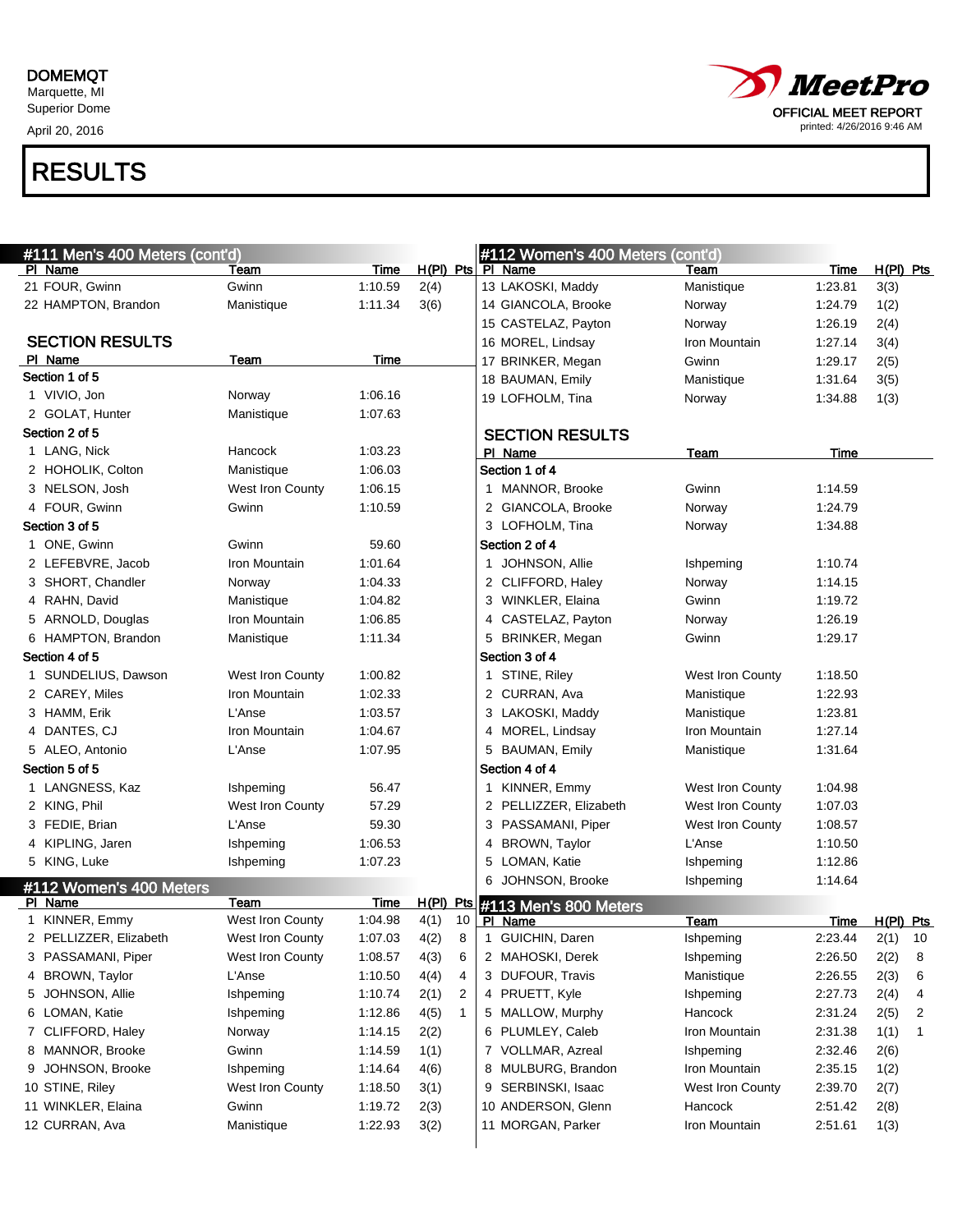#### DOMEMQT

Marquette, MI Superior Dome

April 20, 2016

### *MeetPro* OFFICIAL MEET REPORT printed: 4/26/2016 9:46 AM

| #113 Men's 800 Meters (cont'd)     |                  |             |           |    |              | #114 Women's 800 Meters (cont'd) |                         |         |             |                |
|------------------------------------|------------------|-------------|-----------|----|--------------|----------------------------------|-------------------------|---------|-------------|----------------|
| PI Name                            | Team             | Time        |           |    |              | H(PI) Pts PI Name                | Team                    | Time    | H(PI) Pts   |                |
| 12 LAPLANTE, Cooper                | L'Anse           | 2:52.91     | 1(4)      |    |              | 5 JOHNSON, Kyra                  | Norway                  | 2:56.78 | 1(1)        | 2              |
| 13 ONE, Gwinn                      | Gwinn            | 2:58.59     | 1(5)      |    |              | 6 HOLMSTROM, Karena              | Hancock                 | 3:03.27 | 2(5)        | $\overline{1}$ |
| 14 NELSON, Josh                    | West Iron County | 3:00.18     | 2(9)      |    |              | 7 MCDONALD, Ashley               | Manistique              | 3:04.12 | 2(6)        |                |
| 15 FOUR, Gwinn                     | Gwinn            | 3:00.84     | 1(6)      |    |              | 8 PASSAMANI, Rudi                | <b>West Iron County</b> | 3:06.10 | 2(7)        |                |
| 15 HEPOKOSKI, Johan                | Hancock          | 3:00.84     | 2(10)     |    |              | 9 STAFFORD, Alexa                | L'Anse                  | 3:08.07 | 2(8)        |                |
| 17 HOHOLIK, Colton                 | Manistique       | 3:01.22     | 2(11)     |    |              | 10 PANGRAZZI, Alex               | West Iron County        | 3:15.72 | 2(9)        |                |
| 18 POMEROY, William                | Manistique       | 3:01.23     | 2(12)     |    |              | 11 ROZINE, Olivia                | <b>West Iron County</b> | 3:15.83 | 2(10)       |                |
| 19 BELL, Dylan                     | West Iron County | 3:01.45     | 2(13)     |    |              | 12 KUNDE, Makayla                | Gwinn                   | 3:15.88 | 1(2)        |                |
| 20 THREE, Gwinn                    | Gwinn            | 3:01.92     | 1(7)      |    |              | 13 LEIKER, Katie                 | Norway                  | 3:17.83 | 1(3)        |                |
| 21 TWO, Gwinn                      | Gwinn            | 3:01.98     | 1(8)      |    |              | 14 ANDERSON, Emika               | <b>West Iron County</b> | 3:19.39 | 2(11)       |                |
| 22 RAJALA, Justin                  | L'Anse           | 3:02.79     | 1(9)      |    |              | 15 MOREL, Lindsay                | Iron Mountain           | 3:26.29 | 1(4)        |                |
| 23 BLOCK, Matt                     | Manistique       | 3:07.14     | 2(14)     |    |              | 16 YANG, Brianna                 | Manistique              | 3:29.36 | 1(5)        |                |
|                                    |                  |             |           |    |              | 17 WINKLER, Kerryn               | Gwinn                   | 3:45.80 | 1(6)        |                |
| <b>SECTION RESULTS</b>             |                  |             |           |    |              | 18 FUSON, Teiona                 | Norway                  | 3:47.80 | 1(7)        |                |
| PI Name                            | Team             | Time        |           |    |              | 19 BRINKER, LeAnn                | Gwinn                   | 4:11.23 | 1(8)        |                |
| Section 1 of 2                     |                  |             |           |    |              | 20 BRINKER, Megan                | Gwinn                   | 4:29.39 | 1(9)        |                |
| 1 PLUMLEY, Caleb                   | Iron Mountain    | 2:31.38     |           |    |              |                                  |                         |         |             |                |
| 2 MULBURG, Brandon                 | Iron Mountain    | 2:35.15     |           |    |              | <b>SECTION RESULTS</b>           |                         |         |             |                |
| 3 MORGAN, Parker                   | Iron Mountain    | 2:51.61     |           |    |              | PI Name                          | Team                    | Time    |             |                |
| 4 LAPLANTE, Cooper                 | L'Anse           | 2:52.91     |           |    |              | Section 1 of 2                   |                         |         |             |                |
| 5 ONE, Gwinn                       | Gwinn            | 2:58.59     |           |    |              | 1 JOHNSON, Kyra                  | Norway                  | 2:56.78 |             |                |
| 6 FOUR, Gwinn                      | Gwinn            | 3:00.84     |           |    |              | 2 KUNDE, Makayla                 | Gwinn                   | 3:15.88 |             |                |
| 7 THREE, Gwinn                     | Gwinn            | 3:01.92     |           |    |              | 3 LEIKER, Katie                  | Norway                  | 3:17.83 |             |                |
| 8 TWO, Gwinn                       | Gwinn            | 3:01.98     |           |    |              | 4 MOREL, Lindsay                 | Iron Mountain           | 3:26.29 |             |                |
| 9 RAJALA, Justin                   | L'Anse           | 3:02.79     |           |    |              | 5 YANG, Brianna                  | Manistique              | 3:29.36 |             |                |
| Section 2 of 2                     |                  |             |           |    |              | 6 WINKLER, Kerryn                | Gwinn                   | 3:45.80 |             |                |
| 1 GUICHIN, Daren                   | Ishpeming        | 2:23.44     |           |    |              | 7 FUSON, Teiona                  | Norway                  | 3:47.80 |             |                |
| 2 MAHOSKI, Derek                   | Ishpeming        | 2:26.50     |           |    |              | 8 BRINKER, LeAnn                 | Gwinn                   | 4:11.23 |             |                |
| 3 DUFOUR, Travis                   | Manistique       | 2:26.55     |           |    |              | 9 BRINKER, Megan                 | Gwinn                   | 4:29.39 |             |                |
| 4 PRUETT, Kyle                     | Ishpeming        | 2:27.73     |           |    |              | Section 2 of 2                   |                         |         |             |                |
| 5 MALLOW, Murphy                   | Hancock          | 2:31.24     |           |    | $\mathbf 1$  | SWANSON, Khora                   | Ishpeming               | 2:48.18 |             |                |
| 6 VOLLMAR, Azreal                  | Ishpeming        | 2:32.46     |           |    |              | 2 PERTILE, Taylor                | Hancock                 | 2:52.25 |             |                |
| 7 SERBINSKI, Isaac                 | West Iron County | 2:39.70     |           |    |              | 3 SJOHOLM, Chloe                 | Ishpeming               | 2:52.77 |             |                |
| 8 ANDERSON, Glenn                  | Hancock          | 2:51.42     |           |    |              | 4 BRULE, Katie                   | Iron Mountain           | 2:53.66 |             |                |
| 9 NELSON, Josh                     | West Iron County | 3:00.18     |           |    | 5            | <b>HOLMSTROM, Karena</b>         | Hancock                 | 3:03.27 |             |                |
| 10 HEPOKOSKI, Johan                | Hancock          | 3:00.84     |           |    | 6            | MCDONALD, Ashley                 | Manistique              | 3:04.12 |             |                |
| 11 HOHOLIK, Colton                 | Manistique       | 3:01.22     |           |    |              | 7 PASSAMANI, Rudi                | West Iron County        | 3:06.10 |             |                |
| 12 POMEROY, William                | Manistique       | 3:01.23     |           |    |              | 8 STAFFORD, Alexa                | L'Anse                  | 3:08.07 |             |                |
| 13 BELL, Dylan                     | West Iron County | 3:01.45     |           |    |              | 9 PANGRAZZI, Alex                | West Iron County        | 3:15.72 |             |                |
| 14 BLOCK, Matt                     | Manistique       | 3:07.14     |           |    |              | 10 ROZINE, Olivia                | West Iron County        | 3:15.83 |             |                |
|                                    |                  |             |           |    |              | 11 ANDERSON, Emika               | West Iron County        | 3:19.39 |             |                |
| #114 Women's 800 Meters<br>PI Name | Team             | <b>Time</b> | H(PI) Pts |    |              |                                  |                         |         |             |                |
| SWANSON, Khora<br>1                | Ishpeming        | 2:48.18     | 2(1)      | 10 |              | #115 Men's 200 Meters<br>PI Name | <b>Team</b>             | Time    | $H(PI)$ Pts |                |
| 2 PERTILE, Taylor                  | Hancock          | 2:52.25     | 2(2)      | 8  | $\mathbf{1}$ | DEWALD, Alex                     | Hancock                 | 24.55   | 2(1)        | 10             |
| 3 SJOHOLM, Chloe                   | Ishpeming        | 2:52.77     | 2(3)      | 6  |              | 2 OLSON, Isaac                   | Ishpeming               | 24.61   | 6(1)        | 8              |
| 4 BRULE, Katie                     | Iron Mountain    | 2:53.66     | 2(4)      | 4  |              | 3 KIPLING, Jaren                 | Ishpeming               | 24.62   | 6(2)        | 6              |
|                                    |                  |             |           |    |              |                                  |                         |         |             |                |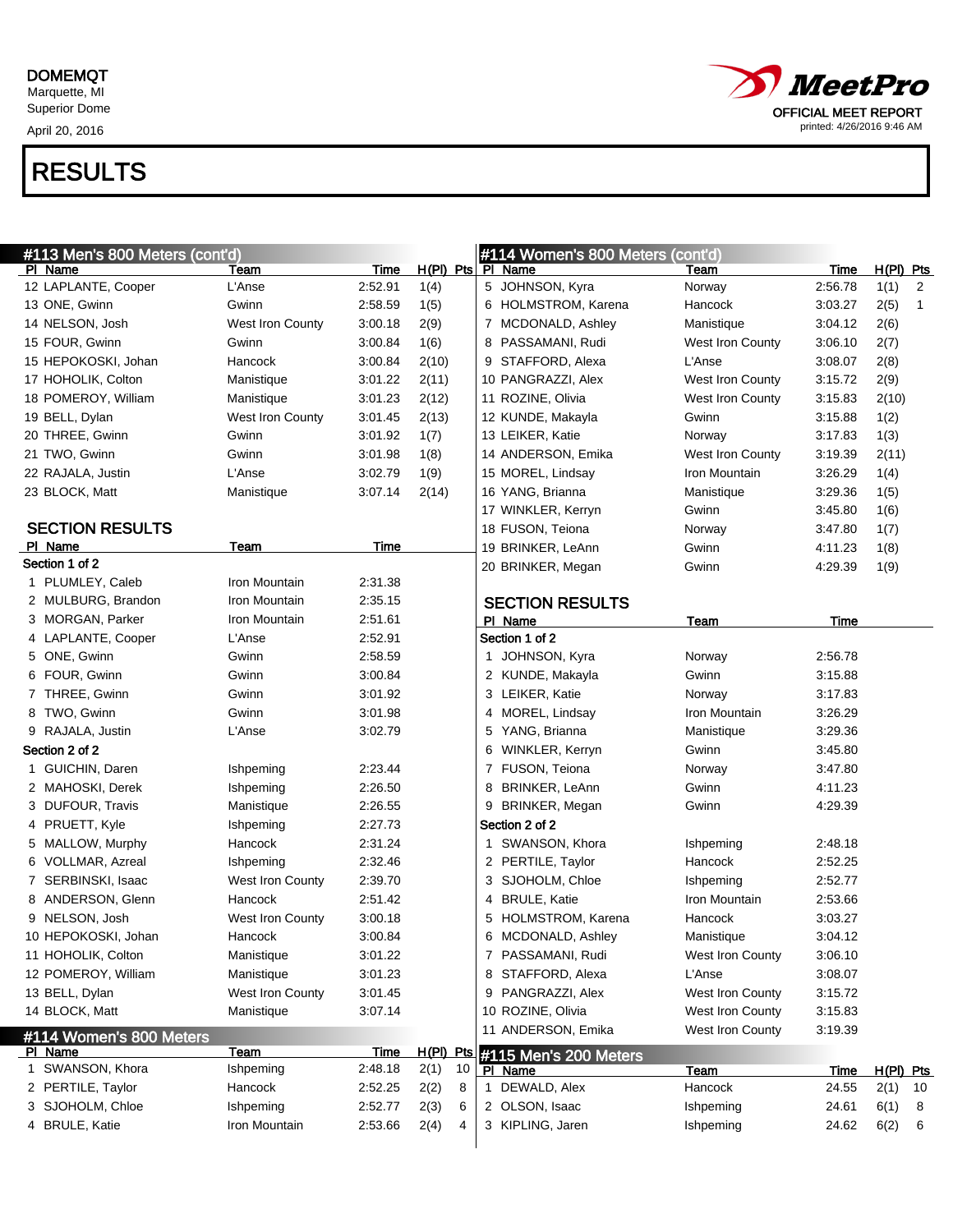April 20, 2016



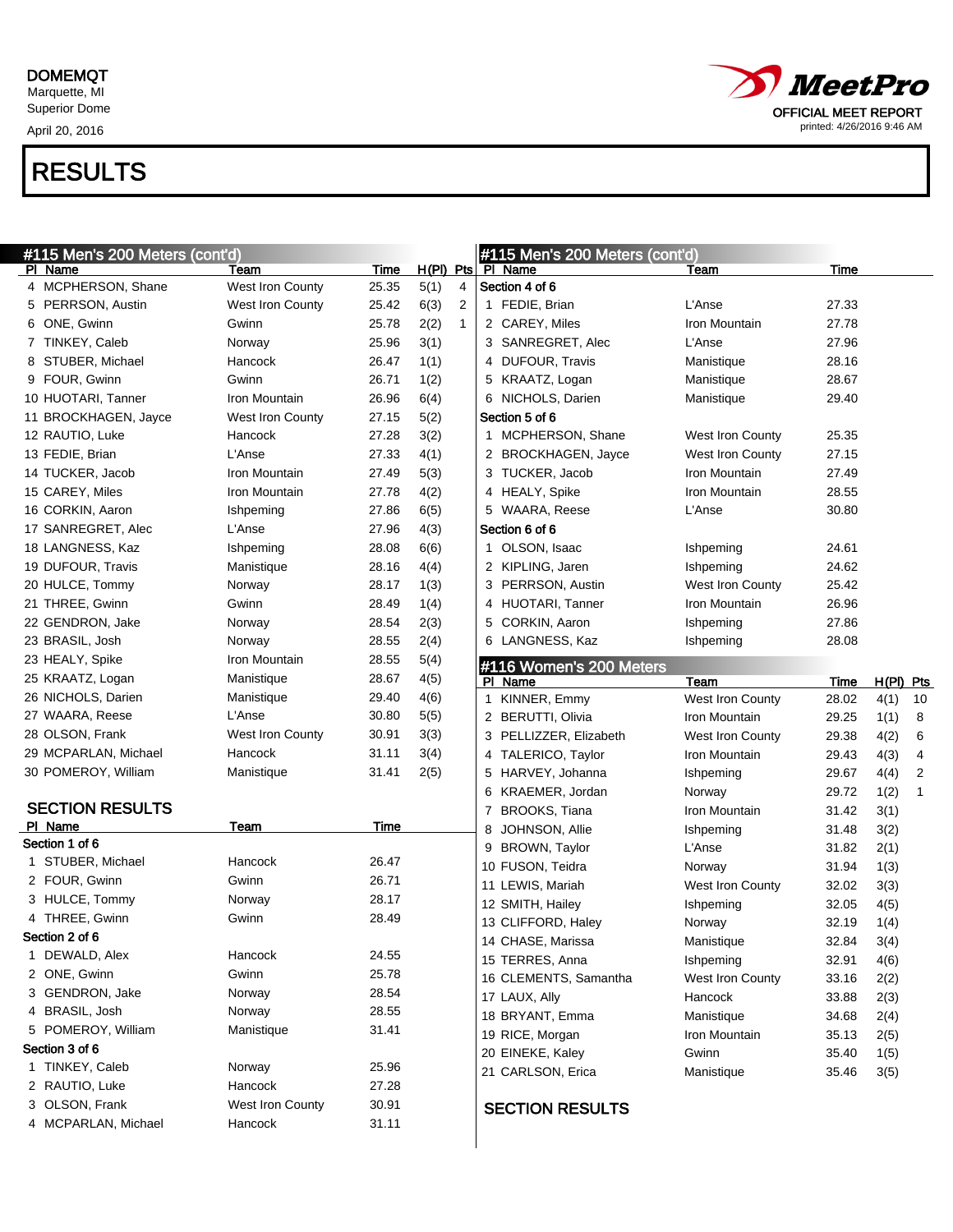April 20, 2016



| #116 Women's 200 Meters (cont'd)  |                         |             |                |   | #119 Men's $4 \times 400$ m Relay |            |                 |             |            |
|-----------------------------------|-------------------------|-------------|----------------|---|-----------------------------------|------------|-----------------|-------------|------------|
| PI Name<br>Section 1 of 4         | Team                    | Time        |                |   | PI Team                           |            | Time<br>3:56.40 | $H(PI)$ Pts |            |
|                                   |                         |             |                |   | 1 Ishpeming (A)                   |            |                 | 2(1)        | 10         |
| 1 BERUTTI, Olivia                 | Iron Mountain           | 29.25       |                |   | 2 West Iron County (A)            |            | 3:58.97         | 2(2)        | 8          |
| 2 KRAEMER, Jordan                 | Norway                  | 29.72       |                |   | 3 L'Anse (A)                      |            | 4:09.68         | 2(3)        | 6          |
| 3 FUSON, Teidra                   | Norway                  | 31.94       |                |   | 4 Manistique (A)                  |            | 4:10.93         | 2(4)        | 4          |
| 4 CLIFFORD, Haley                 | Norway                  | 32.19       |                |   | 5 Gwinn (A)                       |            | 4:12.51         | 1(1)        | 2          |
| 5 EINEKE, Kaley                   | Gwinn                   | 35.40       |                | 6 | Iron Mountain (A)                 |            | 4:20.25         | 2(5)        | 1          |
| Section 2 of 4                    |                         |             |                |   | 7 Hancock (A)                     |            | 4:32.35         | 1(2)        |            |
| 1 BROWN, Taylor                   | L'Anse                  | 31.82       |                |   | 8 Norway (A)                      |            | 4:35.61         | 1(3)        |            |
| 2 CLEMENTS, Samantha              | West Iron County        | 33.16       |                |   |                                   |            |                 |             |            |
| 3 LAUX, Ally                      | Hancock                 | 33.88       |                |   | <b>SECTION RESULTS</b>            |            |                 |             |            |
| 4 BRYANT, Emma                    | Manistique              | 34.68       |                |   | PI Team                           |            | Time            |             |            |
| 5 RICE, Morgan                    | Iron Mountain           | 35.13       |                |   | Section 1 of 2                    |            |                 |             |            |
| Section 3 of 4                    |                         |             |                |   | 1 Gwinn (A)                       |            | 4:12.51         |             |            |
| 1 BROOKS, Tiana                   | Iron Mountain           | 31.42       |                |   | 2 Hancock (A)                     |            | 4:32.35         |             |            |
| 2 JOHNSON, Allie                  | Ishpeming               | 31.48       |                |   | 3 Norway (A)                      |            | 4:35.61         |             |            |
| 3 LEWIS, Mariah                   | West Iron County        | 32.02       |                |   | Section 2 of 2                    |            |                 |             |            |
| 4 CHASE, Marissa                  | Manistique              | 32.84       |                |   | 1 Ishpeming (A)                   |            | 3:56.40         |             |            |
| 5 CARLSON, Erica                  | Manistique              | 35.46       |                |   | 2 West Iron County (A)            |            | 3:58.97         |             |            |
| Section 4 of 4                    |                         |             |                |   | 3 L'Anse (A)                      |            | 4:09.68         |             |            |
| 1 KINNER, Emmy                    | West Iron County        | 28.02       |                |   | 4 Manistique (A)                  |            | 4:10.93         |             |            |
| 2 PELLIZZER, Elizabeth            | <b>West Iron County</b> | 29.38       |                |   | 5 Iron Mountain (A)               |            | 4:20.25         |             |            |
| 3 TALERICO, Taylor                | Iron Mountain           | 29.43       |                |   | #120 Women's 4 x 400m Relay       |            |                 |             |            |
| 4 HARVEY, Johanna                 | Ishpeming               | 29.67       |                |   | PI Team                           |            | Time            | $H(PI)$ Pts |            |
| 5 SMITH, Hailey                   | Ishpeming               | 32.05       |                |   | 1 Hancock (A)                     |            | 4:40.32         | 2(1)        | 10         |
| 6 TERRES, Anna                    | Ishpeming               | 32.91       |                |   | 2 West Iron County (A)            |            | 4:41.61         | 2(2)        | 8          |
|                                   |                         |             |                |   | 3 Ishpeming (A)                   |            | 4:56.80         | 2(3)        | 6          |
| #117 Men's 3200 Meters<br>PI Name | Team                    | <b>Time</b> | Pts            |   | 4 Manistique (A)                  |            | 5:09.99         | 2(4)        | 4          |
| 1 CAREY, Nate                     | Iron Mountain           | 11:26.05    | 10             |   | 5 Gwinn (A)                       |            | 5:10.61         | 1(1)        | 2          |
| 2 GIROUX, Spencer                 | Ishpeming               | 11:31.18    | 8              |   | 6 Iron Mountain (A)               |            | 5:16.63         | 1(2)        | 1          |
| 3 FOX, Kadin                      | Ishpeming               | 11:56.59    | 6              |   | 7 Norway (A)                      |            | 6:14.75         | 1(3)        |            |
| 4 MALLOW, Murphy                  | Hancock                 | 12:17.44    | 4              |   |                                   |            |                 |             |            |
| 5 KETCHUM, Nevan                  | West Iron County        | 12:31.08    | $\overline{2}$ |   | <b>SECTION RESULTS</b>            |            |                 |             |            |
| 6 GRENTZ, Dylan                   | L'Anse                  | 12:38.15    | 1              |   | PI Team                           |            | Time            |             |            |
| 7 CAVALIERI, Lucas                | Iron Mountain           | 12:48.77    |                |   | Section 1 of 2                    |            |                 |             |            |
| 8 BRAZEAU, Kevin                  | L'Anse                  | 14:42.60    |                |   | 1 Gwinn (A)                       |            | 5.10.61         |             |            |
|                                   |                         |             |                |   | 2 Iron Mountain (A)               |            | 5:16.63         |             |            |
|                                   |                         |             |                |   | 3 Norway (A)                      |            | 6:14.75         |             |            |
| #118 Women's 3200 Meters          |                         |             |                |   | Section 2 of 2                    |            |                 |             |            |
| PI Name                           | Team                    | Time        | Pts            |   | 1 Hancock (A)                     |            | 4:40.32         |             |            |
| 1 WRIGHT, Madysn                  | Hancock                 | 14:07.82    | 10             |   | 2 West Iron County (A)            |            | 4:41.61         |             |            |
| 2 JOHNSON, Kyra                   | Norway                  | 14:09.80    | 8              |   | 3 Ishpeming (A)                   |            | 4:56.80         |             |            |
| 3 BERG, Greta                     | Hancock                 | 14:30.52    | 6              |   | 4 Manistique (A)                  |            | 5:09.99         |             |            |
| 4 HAGAN, Susie                    | Iron Mountain           | 15:10.44    | 4              |   |                                   |            |                 |             |            |
| 5 MISNIAKIEWICZ, Shelby           | Manistique              | 17:26.53    | 2              |   | #123 Women's High Jump            |            |                 |             |            |
| 6 LAMBERT, Noelle                 | Norway                  | 18:36.89    | $\mathbf{1}$   |   | PI Name                           | Team       | <b>Mark</b>     |             | <u>Pts</u> |
|                                   |                         |             |                |   | 1 DEHANKE, Kelsey                 | Manistique | 4' 8''          |             | 10         |
|                                   |                         |             |                |   | 2 SMITH, Hannah                   | Ishpeming  | 4' 8"           |             | 8          |